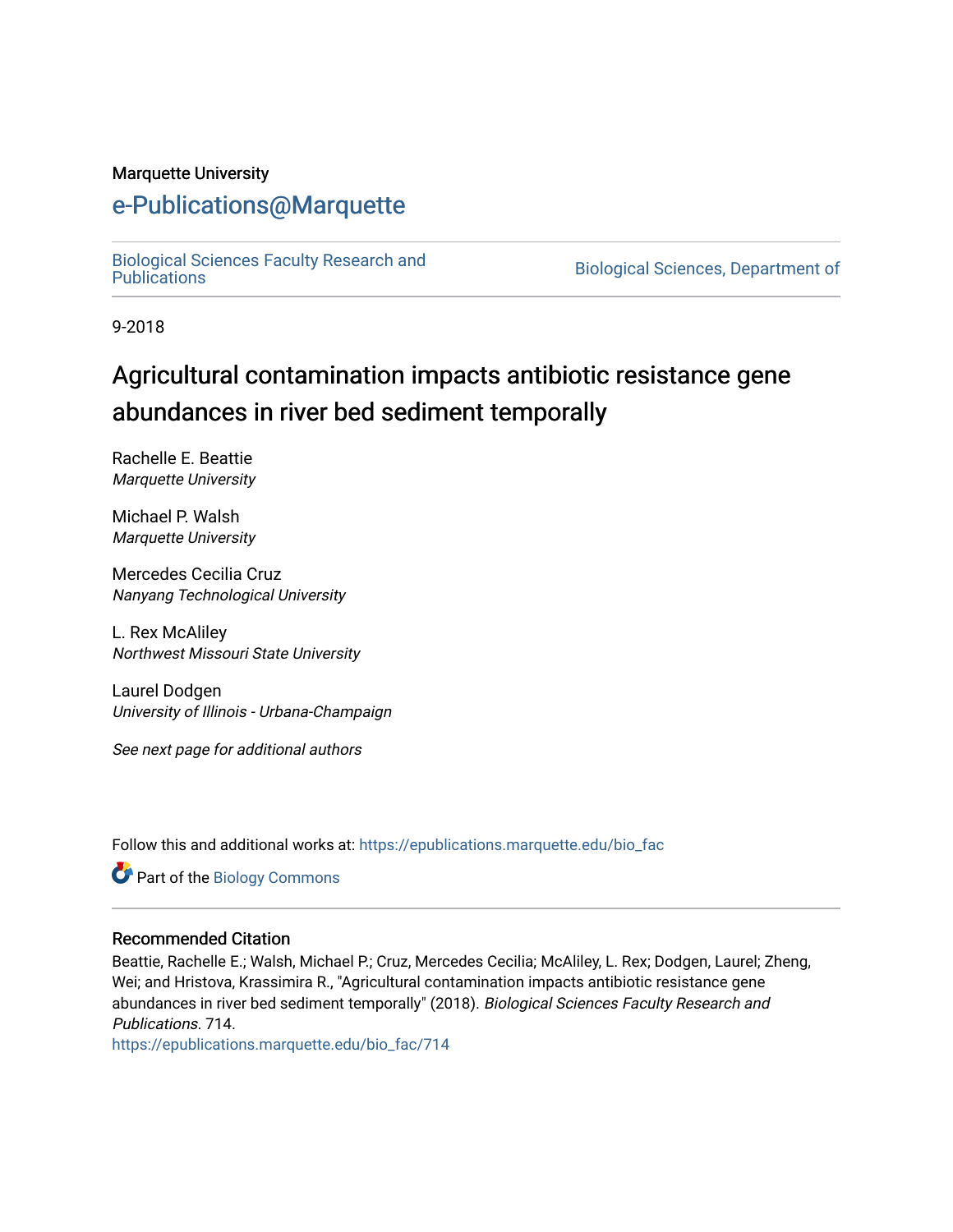#### Authors

Rachelle E. Beattie, Michael P. Walsh, Mercedes Cecilia Cruz, L. Rex McAliley, Laurel Dodgen, Wei Zheng, and Krassimira R. Hristova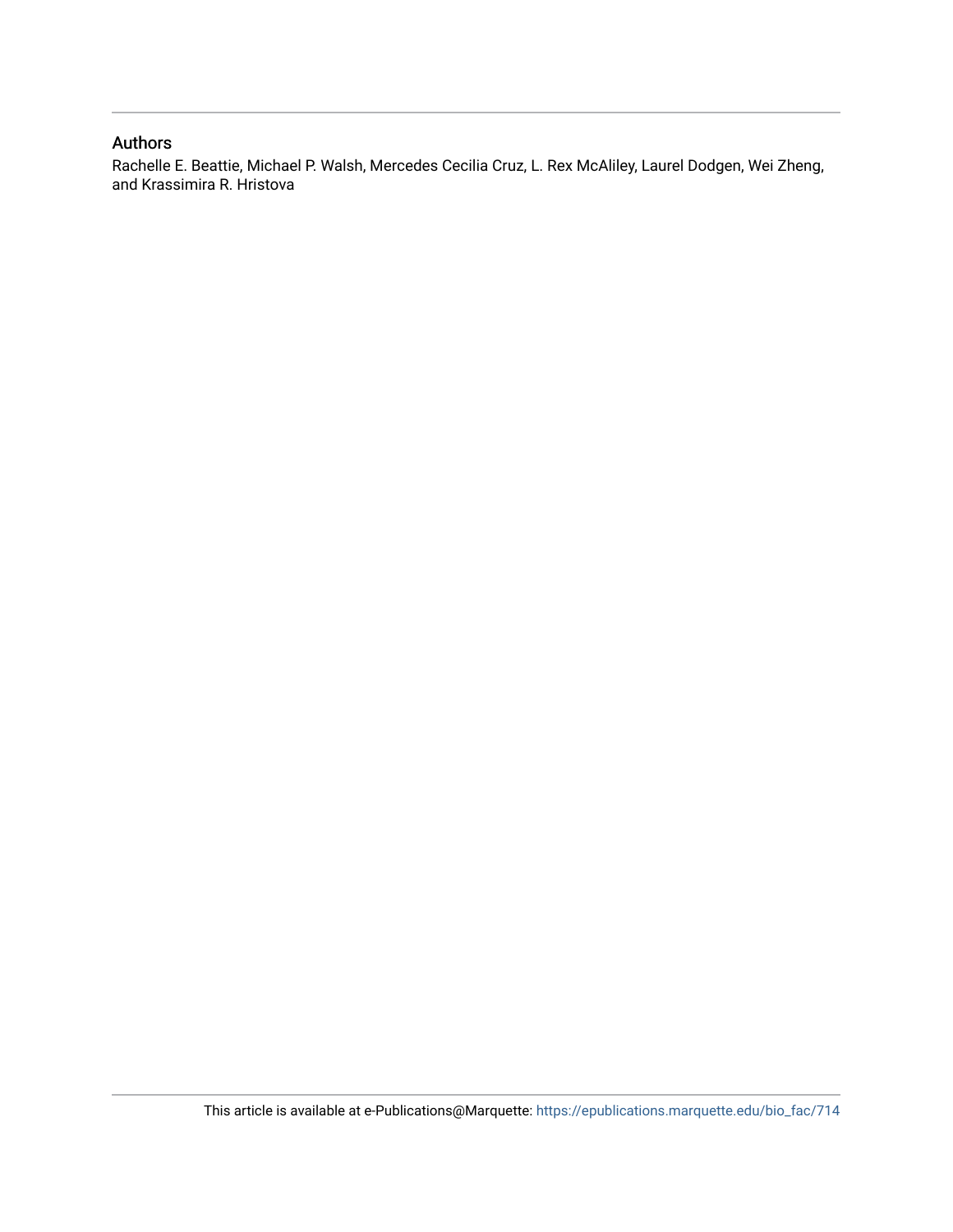**Marquette University**

# **e-Publications@Marquette**

# *Biological Sciences Faculty Research and Publications/College of Arts and Sciences*

*This paper is NOT THE PUBLISHED VERSION;* **but the author's final, peer-reviewed manuscript.** The published version may be accessed by following the link in th citation below.

*FEMS Microbiology Ecology*, Vol. 94, No. 9 (September 2018): fiy131. [DOI.](https://doi.org/10.1093/femsec/fiy131) This article is © Oxford University Press and permission has been granted for this version to appear in [e-](http://epublications.marquette.edu/)[Publications@Marquette.](http://epublications.marquette.edu/) Oxford University Press does not grant permission for this article to be further copied/distributed or hosted elsewhere without the express permission from Oxford University Press.

# Agricultural contamination impacts antibiotic resistance gene abundances in river bed sediment temporally

Rachelle E Beattie Department of Biological Sciences, Marquette University, Milwaukee, WI Michael Walsh Department of Biological Sciences, Marquette University, Milwaukee, WI Mercedes Cecilia Cruz Singapore Center for Environmental Life Sciences Engineering, Nanyang Technological University, Singapore L Rex McAliley Department of Natural Sciences, Northwest Missouri State University, Maryville, MO Laurel Dodgen Sustainable Technology Center, University of Illinois at Urbana Champaign, Champaign, IL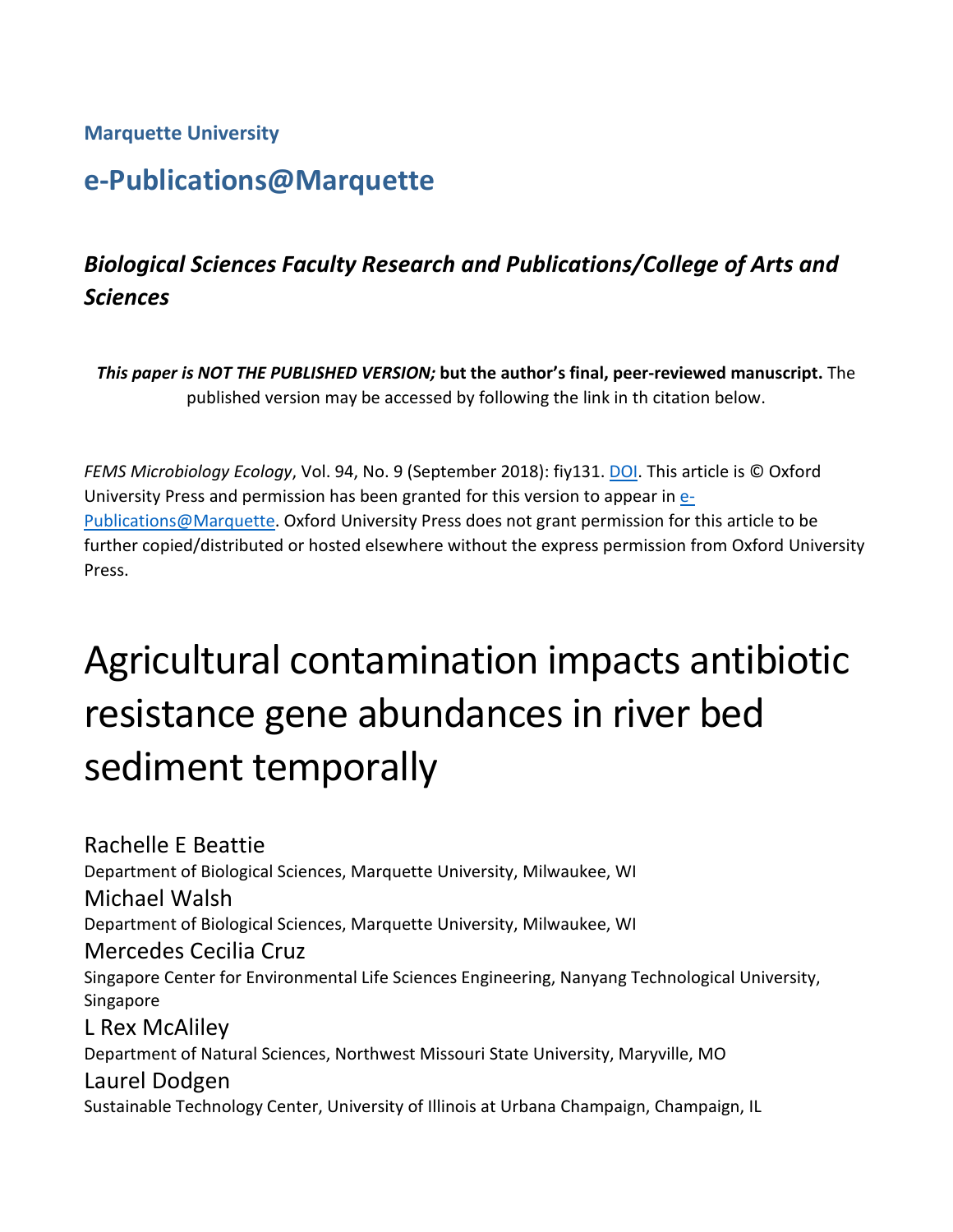## Wei Zheng Sustainable Technology Center, University of Illinois at Urbana Champaign, Champaign, IL Krassimira R Hristova Department of Biological Sciences, Marquette University, Milwaukee, WI

# ABSTRACT

Kewaunee County, Wisconsin is an agricultural area dominated by concentrated animal feeding operations and manure fertilized cropland. The objective of this study was to characterize chemical and antibiotic resistance gene (ARG) profiles of 20 surface water locations in Kewaunee County to better understand relationships between agricultural contamination and ARG abundance over one year. Surface water (n = 101) and bed sediment (n = 93) were collected from 20 sites during five timepoints between July 2016 and May 2017. Samples were analyzed for six genes (*erm*(B), *tet*(W), *sul1*, *qnrA*, *intI1* and 16S rRNA) and water chemistry and pollution indicators. *qnrA*, *intI1* and *sul1* genes in surface water were significantly higher than *erm*(B) and *tet*(W); however, no difference was present in sediment samples. Redundancy analysis identified positive correlations of nitrate, *Escherichia coli*, and coliforms with *tet*(W) and *intI1* genes in sediment and *intI1*, *sul1* and *tet*(W) genes in water. Temporal patterns of ARG abundance were identified with significantly higher gene abundances found in sediment during Kewaunee County's manure fertilization period; however, surface water patterns were not distinct. Together, these results suggest Kewaunee County sediments serve as a site of accumulation for nonpoint source agricultural pollution and ARGs on a temporal scale associated with manure fertilization.

#### Keywords

antibiotic [resistance,](javascript:;) [runoff,](javascript:;) [surface](javascript:;) water, [agriculture,](javascript:;) manure [fertilization;](javascript:;) sediment

## INTRODUCTION

The discovery and subsequent industrial development of antibiotics revolutionized healthcare. However, despite the efficacy of antibiotics, overuse and misuse of these compounds has led to an increase in bacterial antibiotic resistance in both the clinic and environment (Davies and Davies 2010; Berendonk *et al*. 2015). Antibiotic resistant bacteria (ARB) and antibiotic resistant genes (ARGs) are now being recognized as emerging contaminants, and characterizing environmental reservoirs of these contaminants is necessary to better understand what impact they might have on human health (Pruden *et al*. 2006; Marti, Jofre and Balcazar 2013; Berendonk *et al*. 2015; Munita and Arias 2016). ARGs are a natural component of many environmental bacteria genomes and serve as a defense mechanism against antibiotics. However, increased anthropogenic activity has significantly altered the presence and abundance of ARGs in a variety of commensal and pathogenic bacteria, especially in regions with high antibiotic input such as wastewater treatment plants, healthcare and agriculture (Baquero, Martinez and Canton 2008; Allen *et al*. 2010; Heuer, Schmitt and Smalla 2011; Rieke *et al*. 2018).

Agriculture is frequently implicated as a source of excessive antibiotic use which promotes selection of ARGs since more than 80% of all antibiotics produced in the United States are used on livestock farms (Hollis and Ahmed 2013). Antibiotic use in livestock selects for ARB within the animal gut and promotes the dissemination of ARGs into the environment from manure, increasing the likelihood that resistant bacteria (and associated genes) will enter soils, surface waters and groundwaters (Pan *et al*. 2011; Udikovic-Kolic *et al*. 2014; Wichmann *et al*. 2014; Chambers *et al*. 2015). Additionally, it has been reported that between 25% and 75% of veterinary antibiotics are discarded unaltered in urine or feces which would provide a direct environmental selection pressure (Sarmah, Meyer and Boxall 2006). Although measurable antibiotic concentrations in the environment are typically low, recent evidence indicates that resistant bacteria are positively selected even at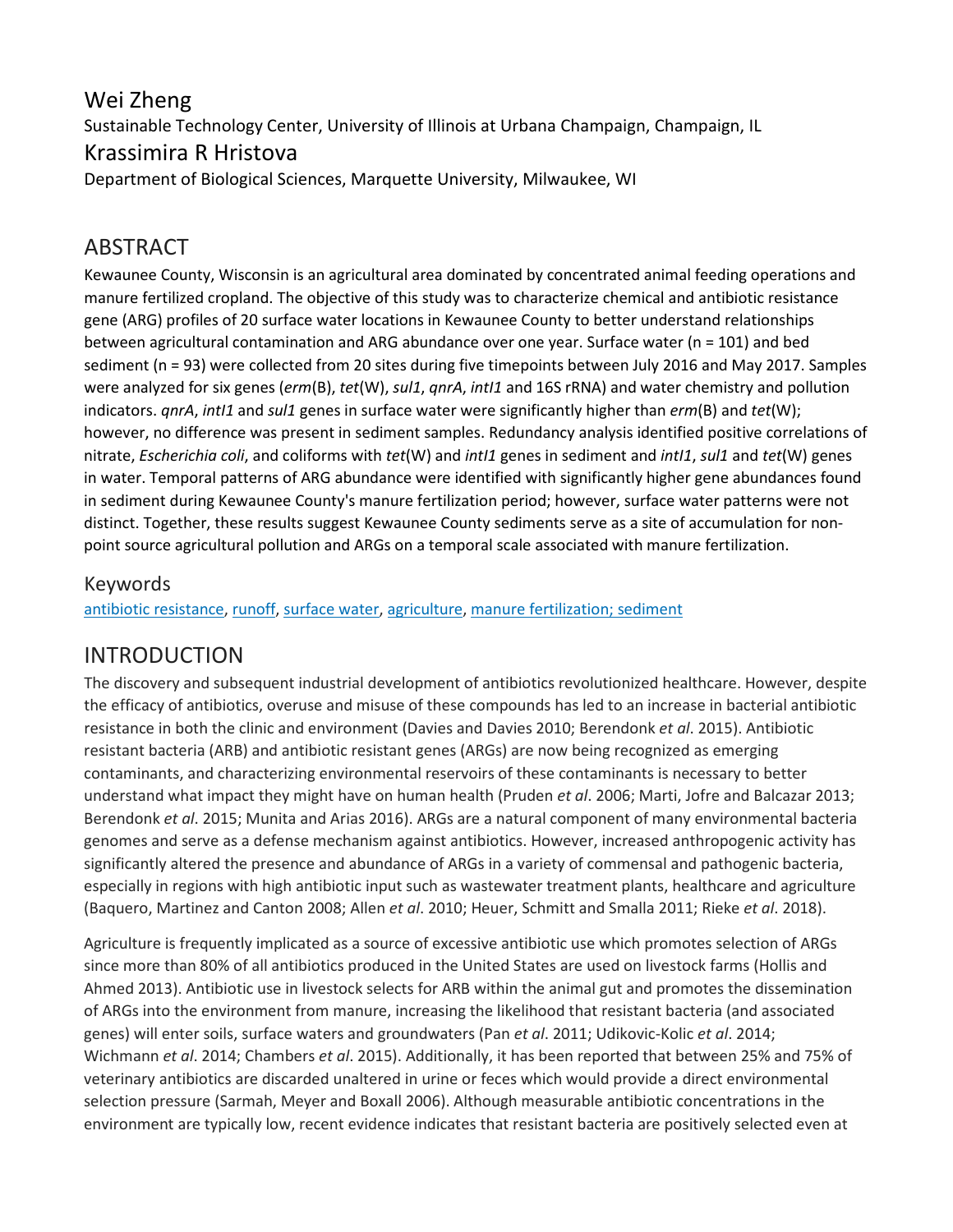very low concentrations (Gullberg *et al*. 2011). In these ways, both antibiotics and ARGs can enter the environment, proliferate through horizontal gene transfer in environmental bacteria, and disseminate beyond livestock feeding areas (Peak *et al*. 2007; Noyes *et al*. 2016; Zhou *et al*. 2016).

Using manure as cropland fertilizer enhances the movement of ARB and ARGs as runoff events from fertilized agricultural fields have the potential to transfer contaminants from manure to surface water systems (Halling-Sørensen *et al*. 1998; Stoll *et al*. 2012; Rieke *et al*. 2018). These runoff events create non-point sources of pollution, making mitigation strategies difficult. Additionally, seasonal factors such as precipitation, nutrient availability and stream velocity impact the movement and abundance of contaminants such as ARGs and antibiotic residues in surface waters (Knapp *et al*. 2012). Characterizing the impact of agricultural non-point source pollution on ARG dissemination and abundance in surface water ecosystems is useful for monitoring how large-scale farming impacts environmental reservoirs of antibiotic resistance.

In this study, we aimed to understand the relationship between manure fertilization, pollutant concentration and ARG abundance by using a combination of chemical, microbiological, and molecular techniques to characterize surface water ecosystems in Kewaunee County, WI. Kewaunee County is an agricultural region dominated by concentrated animal feeding operations (CAFOs), or farms that confine more than 1000 animal units on site for a minimum of 45 days. Farmers in Kewaunee primarily manage manure waste through seasonal cropland fertilization. Kewaunee County citizens are concerned that excessive manure fertilization is contaminating area groundwater, their primary drinking water source. A 2017 study found that 79 of 131 tested wells in Kewaunee County contained bacteria. Of those, 40 were contaminated with fecal bacteria of cattle origin, but the remaining 39 were contaminated with bacteria of an unknown or human origin (Borchardt *et al*.2017). As such, the primary source of contamination in Kewaunee County waters remains unclear, and little is known about the abundance of emerging contaminants, such as ARGs. We hypothesized that ARG abundance in Kewaunee County surface waters is influenced by CAFO farming and manure fertilization contamination. A county ordinance restricts application of manure to cropland during the frozen ground period of January 1–April 15th, and as such we predicted increases in contaminant load and ARG abundance in surface water systems on a temporal scale associated with the agricultural growing season. Differences in individual ARG abundances are expected with genes encoding resistance to commonly used agricultural antibiotics predicted to be highest in abundance. Results from this study will provide a better understanding of the impact of agricultural practices on surface water ecosystems and provide data for manure management policy decisions in Kewaunee County.

## MATERIALS AND METHODS

#### Site description and data collection

Kewaunee County, Wisconsin is an agricultural region with 175 449 acres of farmland comprising nearly 100 000 cattle (Census of Agriculture 2012). As of 2015, the total human population of Kewaunee County was just over 20 000 individuals (nine individuals/km<sup>2</sup>), meaning cattle outnumber humans 5:1. Three primary surface water systems are located in Kewaunee County: the Ahnapee River in the north, the Kewaunee River in the middle and the East Twin River in the south. These three rivers and their corresponding watersheds encompass one beef and 14 dairy CAFOs present in Kewaunee County and as such are useful for evaluating the impact of large-scale farming on the dissemination and abundance of ARGs (Fig. 1, Kewaunee County CAFOs). Originally, 20 'high impact' sites (sites within watersheds comprising CAFO farms) were chosen for seasonal monitoring at public access locations along the three listed rivers (Fig. 1, Table S1, Supporting Information; Kewaunee River Watershed Sites, Ahnapee River Watershed Sites, East Twin River Watershed Sites). Three additional 'low impact' sites in Door County, Wisconsin were selected to ascertain ARG abundance at sites with agricultural impact from small farms only (no CAFO impact) and similar geologies (Fig. 1, Door County Sites). Two manure samples from Kewaunee County were also collected in May 2017. Dissolved oxygen and pH were measured in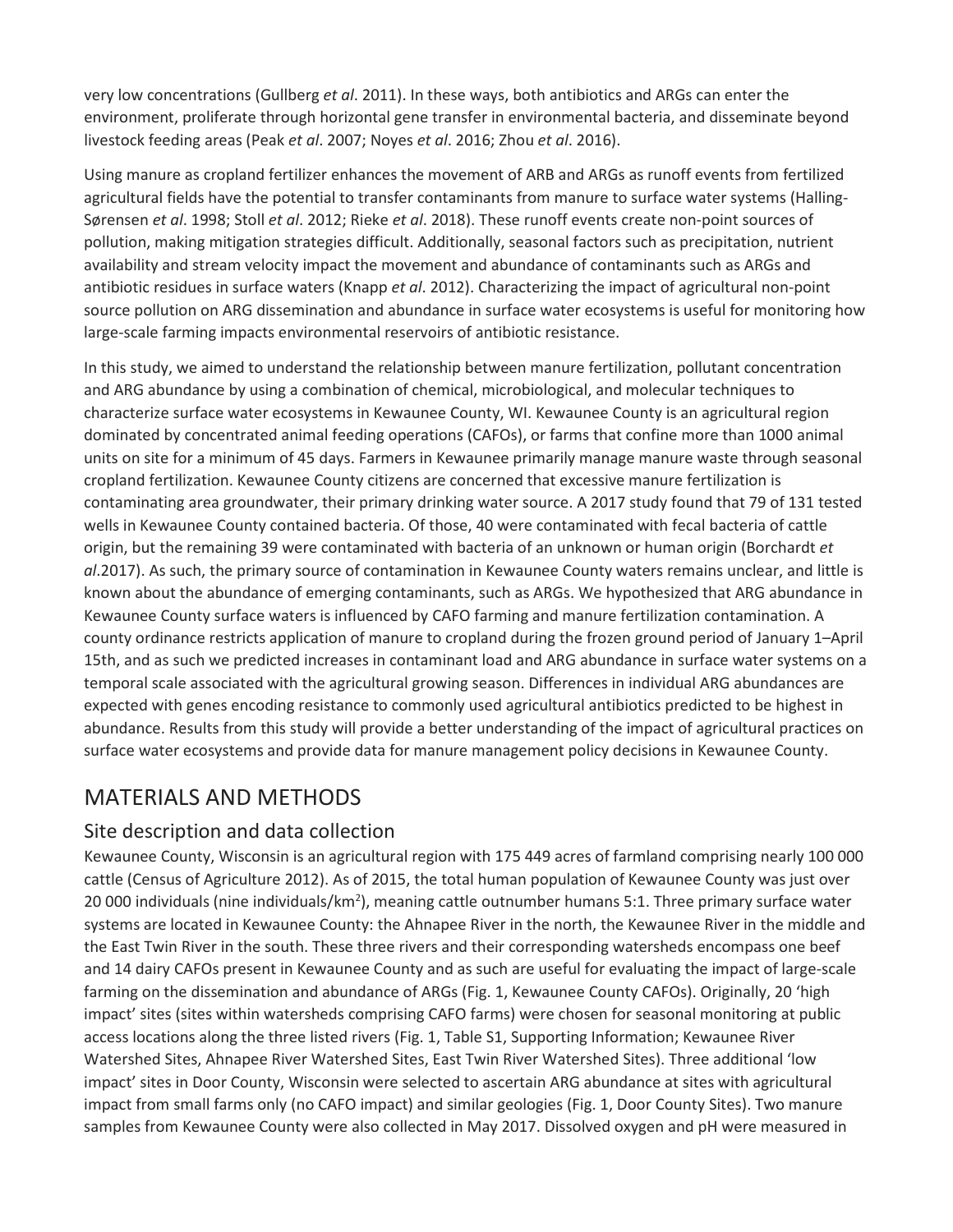water samples in the field (Mettler Toledo pH/ion Meter). Surface water (in 1 L acid-washed amber bottles) and grab sediment samples (transferred to Fisherbrand sterile sampling bags) were collected at one sampling timepoint each during July, September and October 2016 and February and May 2017. Samples were transported on ice and stored at 4°C for up to one week. Surface water samples were vacuum filtered in 150– 250 mL aliquots through 0.22 µM mixed cellulose esters membrane filters (47 mm diameter, type GSWP, Millipore, Bedford, MA). Sediment samples were homogenized after removing debris and pebbles and subsampled directly. Replicate filters and sediment samples were stored at −20°C until DNA extraction.

#### **Figure 1.**



Sampling sites and concentrated animal feeding operations (CAFOs) within Kewaunee and Door counties, Wisconsin. Sampling sites are denoted by symbols differentiating their watersheds: Kewaunee River Watershed (

), Ahnapee River Watershed ( $\Box$ ), East Twin River Watershed ( $\Box$ ) and Door County sites (

CAFO locations are denoted by red circles (**CAFO**) and were locationally identified via public permit access through the Wisconsin Department of Natural Resources.

#### DNA extraction and quantitative-PCR

DNA was extracted from 0.5 g of sediment using the DNeasy PowerSoil Kit (Qiagen) according to manufacturer instructions and from water using an in-house protocol as described previously for groundwater (Hristova, Lutenegger and Scow 2001) with the following modifications: Following liquid nitrogen freezing, tubes containing filters were vortexed for 20 s and incubated in a dry bath (80°C) for 5 min. Samples were then cooled on ice and centrifuged for 10 min at 20 000 x *g*. A 3 µL volume of 50 mg/mL RNAse A was added, and samples were then incubated for 30 min at 37°C followed by a 5 min cooling on ice. Next, 10 µL of 10% sodium dodecyl sulfate solution was added followed by 120 µL of Protein Precipitation solution (Promega). Samples were again incubated on ice for 5 min followed by a 10 min, 20 000 x *g* centrifugation step. Sample supernatants were then transferred to a microconcentrator column (Vivaspin 500; Sartorius), washed with TE and reduced to a final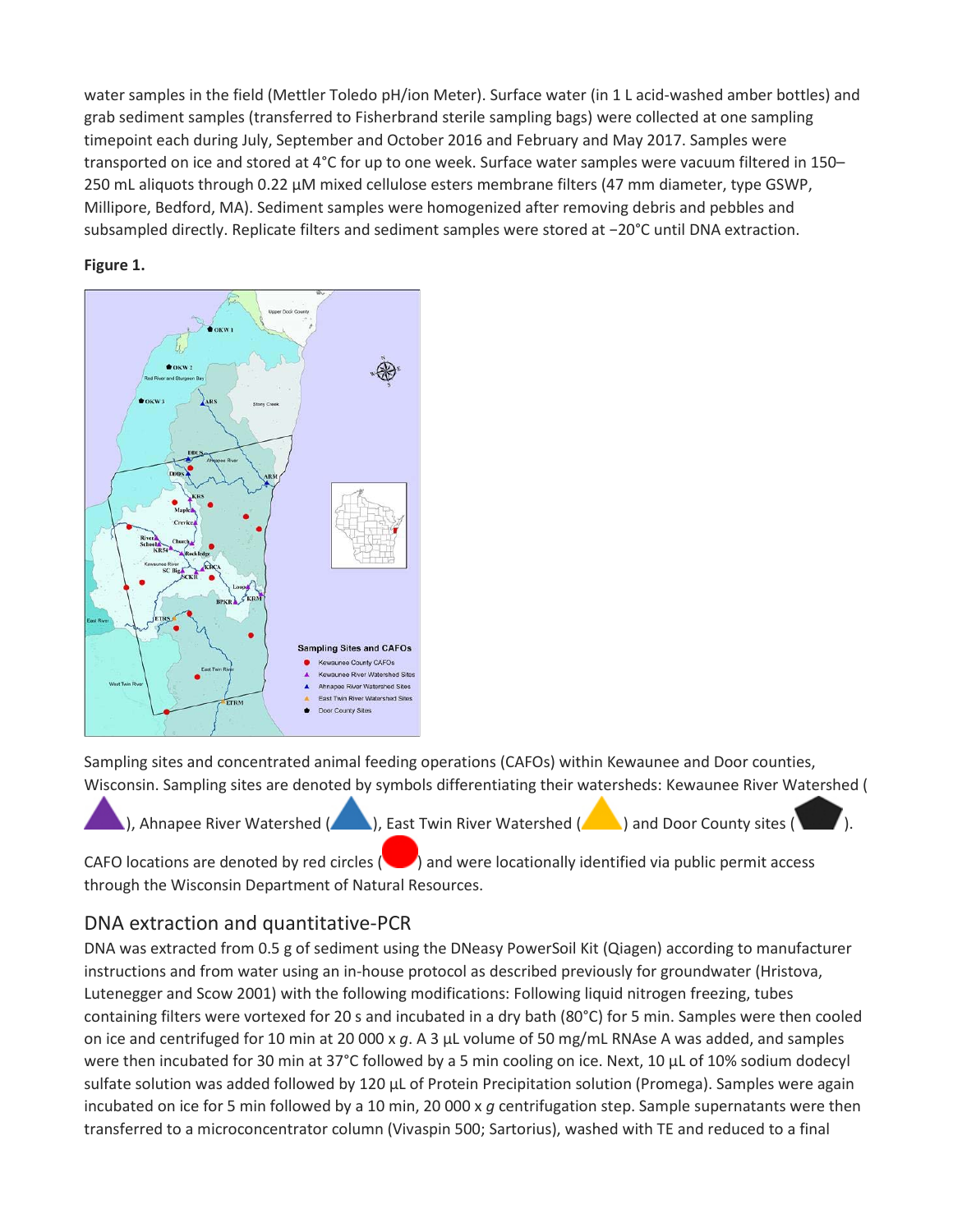volume of 50 µL. SYBR Green chemistry was used for all qPCR assays. Genes associated with antibiotic resistance were selected for this study on the basis of: (1) genes conferring resistance to antibiotics frequently used in agriculture (e.g. tetracycline resistance gene *tet*(W), macrolide resistance gene *erm*(B)); (2) genes associated with mobile genetic elements or gene cassettes (integron-integrase *intI1*, sulfonamide resistance gene *sul1*); (3) genes conferring resistance to clinically important antibiotics with limited use in agriculture (eg: fluoroquinolone resistance gene *qnrA*). In total, six genes were quantified: ARGs *tet*(W), *erm*(B), *sul1* and *qnrA*; clinical Class 1 integron-integrase gene *intI1*, and 16S rRNA genes as a proxy for total bacteria.

All genes were quantified in duplicate on a Real-Time PCR System (Bio Rad CFX Connect) from two separate DNA extractions per sample and averaged for total gene abundance (four reactions total per sample). Primers and cycling conditions used in this study are listed in Table S2 (Supporting Information). qPCR reaction mixtures contained 15 uL of Master Mix (10 uL SYBR Green MM, 2 uL of 10 nM each F/R primers, 3 uL H<sub>2</sub>O) and 5 uL of 4 ng/uL gDNA. Standard curves were generated by cloning full length, amplified antibiotic resistance genes into a pGEM T-Easy vector (Promega) and confirming insertions via Sanger sequencing. Seven-point standard curves and negative template controls were present in duplicate for each PCR run. Limits of quantification for each gene were as follows: *erm*(B) = 15 copies, *tet*(W) = 11 copies, *sul1* = 41 copies, *qnrA* = 120 copies and *intI1* = 42 copies per 1 g of sediment or 100 mL of surface water. Quality control for qPCR reactions included optimizing the gDNA dilution necessary to minimize inhibition from co-extracted contaminants, melting-curve analysis for each run, and reamplification of duplicate samples containing more than 0.5 Ct value variance.

#### Measurement of additional environmental variables

Nitrate and phosphate concentrations within unaltered surface water samples were measured using Ion Chromatography (Dionex ICS-1100, Thermo Scientific). Pharmaceuticals, personal care products and hormones within collected surface water samples were extracted by solid phase extraction methods and analyzed by liquid chromatography tandem mass spectrometry (LC/MS/MS) as described in detail elsewhere (Dodgen *et al*. 2017). Metal concentrations in 0.5 g dry-weight sediment samples (May 2017 only) were measured using inductively coupled plasma mass spectrometry (ICP-MS) after digestion with concentrated nitric acid. Fecal indicators, coliform bacteria and *Escherichia coli* present in 100 mL of unaltered water sample were measured within 24 h of sample collection using the USEPA approved Colilert Quanti-Tray®/2000 Method (USEPA 2010).

#### Geospatial analysis

For each Kewaunee River Watershed Site (Fig. 1), the total watershed drainage area was calculated by first downloading a 30 m digital elevation model (DEM) from the national elevation data set (NED) of the US Geological Survey. Next, the watershed boundaries were delineated by using the hydrology toolbox in ArcGIS version 10.4 (ESRI Inc., Redlands, California) and the total acreage area draining into each site was calculated. Direct, linear overland distance to nearest upstream CAFO was calculated using the drawing tool Google Earth Pro with reference to the delineated watersheds.

#### Statistical analyses

Data manipulation and statistical analyses were completed in PRIMER-E version 7 with the PERMANOVA+ add on package and R version 3.3.2. Data were fourth root transformed for use in all statistical analyses to stabilize variance from multiple low or zero values (Parravicini *et al*. 2010). No detection values of measured genes were calculated by using the standard formula LOD/2 (Armbruster and Pry 2008; Bustin *et al*. 2009). Using R software, missing data were imputed using the predictive mean matching method within the package *mice*. Redundancy Analysis, Student's t-test, and ANOVA were also completed in R. PRIMER-E (v7) with the PERMANOVA+ add on package was used to compute clustering analysis to assess similarity between samples (Clarke and Gorley 2015). For this purpose, a resemblance Bray–Curtis similarity matrix was constructed. Cluster and SIMPROF analysis were used to study the true structure within the data. The SIMPROF analysis examined pairs of samples in each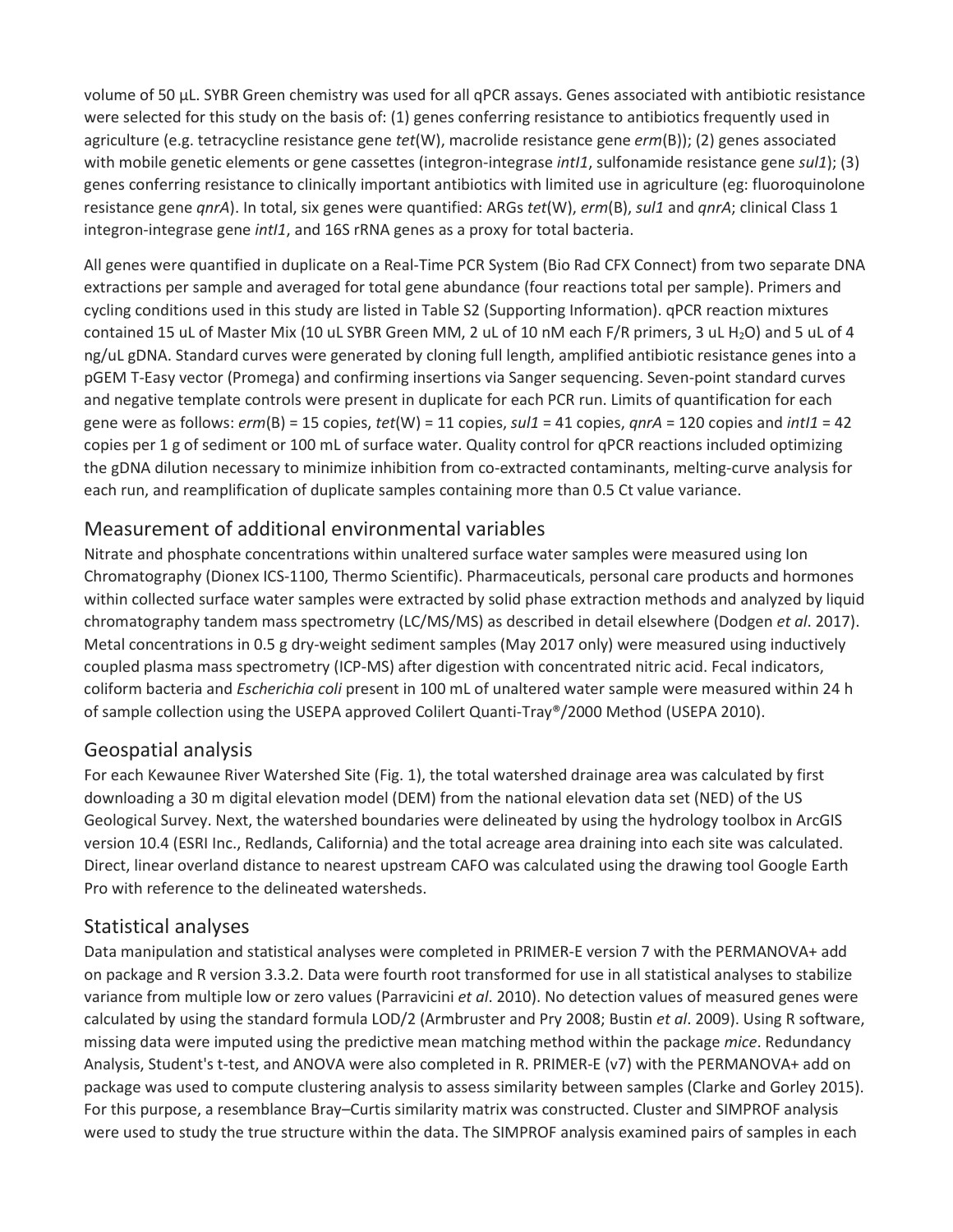cluster, where observed similarity (non-significant difference) is larger than expected by chance (red branches) with parameters of 999 permutation and 5% significance. The PERMANOVA+ add on package was used to test for differences in ARG and 16S rRNA gene abundances based on time, phase and location factors followed by *post-hoc* t-tests to determine pairwise differences. Following Clarke and Gorley (2015), permuted calculations of *P* were used when unique permutation values were >100 and Monte Carlo calculations of *P* were used when unique permutations were <100.

## RESULTS

Abundance of pollutants and ARGs in Kewaunee County surface waters and sediments Surface water (*n* = 101) and bed sediment (*n* = 93) were sampled at a total of 20 sites impacted by CAFO farming and manure fertilized cropland ('high impact') during five time points in 2016–2017 and three sites with no impact from CAFO farming ('low impact') in May 2017 only. Sampling sites were predominately located on the Kewaunee River (*n* = 14), but also included the Ahnapee River (*n* = 4), East Twin River (*n* = 2) and Door County sites (*n* = 3). Additional information for all sites including watershed descriptions and geographic locations is available in Table S1 (Supporting Information).

Five antibiotic and antimicrobials, seven hormones and eight personal care products and pharmaceuticals were measured in surface water samples. Of the five measured antibiotic and antimicrobial agents, only two were detected at more than one timepoint (triclocarban and triclosan) and these were at low concentrations (all <35 ng/L, most <5 ng/L). This result was not unexpected as environmental water samples typically contain minimal concentrations of antibiotic compounds (Aga *et al*. 2016; Ebele, Abou-Elwafa Abdallah and Harrad 2017). Personal care products and hormones that were detected during at least two sampling dates included caffeine, fluoxetine (an antidepressant) and the hormone esterone-3-sulfate; however, pharmaceuticals acetaminophen, ibuprofen, carbamazepine, gemfibrozil, naproxen and the hormone 17β-estradiol were also detected during at least one sampling period. No personal care products or horm ones were present at all sampling sites except caffeine.

Additional nutrient and contaminant measurements included nitrate ions (N), phosphate ions (P), coliform bacteria, *E. coli* and metals. Of these, N and P (two indicators of nutrient load) were consistently present at concentrations above the USEPA limit for drinking water for N (10 mg/L; USEPA 2009) and the USEPA and WI EPA recommendation for P in surface water (0.05 mg/L; USEPA 1988). *Escherichiacoli* were also consistently present at concentrations above the EPA recommendation for recreational water (126 CFU/100 mL; USEPA 2012). Fecal contamination indicators (coliform bacteria and *E. coli*) were present at all sampling sites for all measured timepoints. Although metals were measured in May 2017 sediment samples only, elevated concentrations (>300 ppm) of Mg and Ca (background levels in surface waters in Wisconsin are 12 and 8 ppm, respectively; Lillie and Mason 1983) were present at multiple locations in the Kewaunee County watersheds.

Median absolute (normalized per g wet sediment or 100 mL water) and median relative abundance (normalized per 16S rRNA gene copies per g wet sediment or 100 mL water) of each gene measured within water and sediment samples of Kewaunee, Ahnapee and East Twin River watersheds are displayed in Fig. 2 (*n* = 20 per timepoint). Absolute abundance of 16S rRNA gene copies in the 20 'high impact' sites ranged from log 8.48 to 10.76 per gram wet sediment and log 5.58 to 8.32 in 100 mL surface water, and absolute abundance of ARGs and *intI1* (excluding outliers) ranged from log 3.53 to 6.59 per gram wet sediment and log 0.89 to 3.67 in 100 mL surface water (Tables S3 and S4, Supporting Information). In the three 'low impact' site samples collected in May 2017 only, absolute abundance for the 16S rRNA gene copies ranged from log 8.90 to 9.53 and log 5.40 to 6.76 per gram wet sediment and 100 mL surface water, respectively, while ARGs and *intI1* copy numbers ranged from log 3.34 to 4.65 and log 0.74 to 3.97 per gram wet sediment and 100 mL surface water, respectively. On an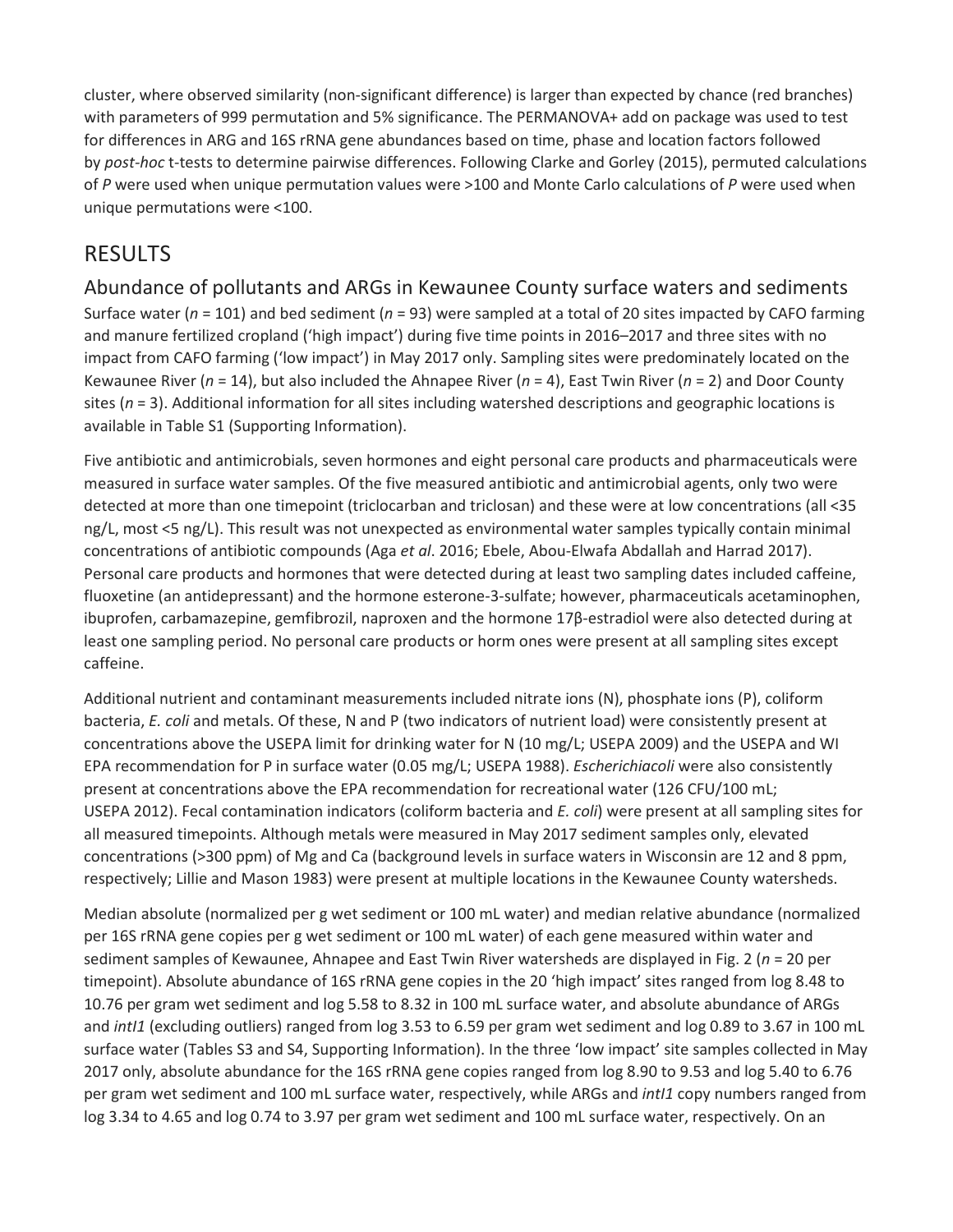individual gene basis, the highest mean relative abundance for all ARGs and *intI1* in sediment were measured in September 2016 and October 2016, while the highest mean abundance of 16S rRNA genes in sediment was measured in July 2016 and May 2017. In surface water samples, the highest mean relative abundance was more variable; September 2016 and February 2017 contained the highest values for *erm*(B) and *tet*(W), July 2016 and May 2017 for *qnrA*, and July 2016, October 2016 and February 2017 for *sul1*, while the highest abundance of 16S rRNA genes in surface water was measured in September 2016 and October 2016. On the year-long scale, no significant differences were found between individual gene abundance in sediment; however, *qnrA, sul1* and *intI1* gene abundances in surface water were significantly higher than *erm*(B) and *tet*(W) (ANOVA, posthoc t-test, *P* < 0.01). Relative abundance of ARGs and *intI1* in the three 'low impact' site samples were not significantly different than the 'high impact' sites in May 2017 samples (Student's t-test, *P* > 0.05).

#### **Figure 2.**



Distribution of absolute (per gram wet sediment or 100-mL surface water) and relative (normalized per 16S rRNA gene) gene abundances. Log-transformed gene copies are shown for 20 sites during five sampling

| timepoints: July 2016 (Bully 2017), September 2016 (Bully 2016 (Bully 2016 (Bully 2017 (Bully 2017 (Bully 2017 |  |  |  |  |
|----------------------------------------------------------------------------------------------------------------|--|--|--|--|
|                                                                                                                |  |  |  |  |

( ) for (**A**) absolute abundance of bed sediment, (**B**) absolute abundance of surface water, (**C**) relative abundance of bed sediment, and (**D**) relative abundance of surface water. Tukey-style whiskers are shown for all genes with sample size *n* = 100.

Manure samples, also collected in May 2017 only, contained 16S rRNA gene copies with a mean of log 10.44 and ARGs and *intI1* with a range of log 4.95–8.38 gene copies per gram of manure. The relative abundance of ARGs in sediment and water were significantly different (Student's t-test, *P* < 0.001) with sediment samples containing, on average, two orders of magnitude higher gene copies of ARGs. In the manure samples, the mean relative abundance of ARGs was higher than in sediment samples for the following genes: *erm*(B) (1000 fold higher), *tet*(W) (10 fold higher), *sul1* (100 fold higher) and *intI1* (100 fold higher). However, *qnrA* gene abundance was 10-fold higher in sediment samples than manure samples.

#### Temporal differences of ARG abundance are present in surface water and sediment

Absolute and relative ARG values displayed in Fig. 2 suggest that patterns in ARG abundance are present in Kewaunee County sediment and surface water. To identify patterns in gene abundance, the relative ARG abundance of Kewaunee River watershed sites (*n* = 14) was analyzed using hierarchical clustering analysis. A strong temporal separation in both sediment and water samples was observed with July, September and October sampling sites forming one cluster and February and May sampling sites forming another (Fig. 3A and B). This result suggests that ARG abundance varies temporally in the Kewaunee River, and the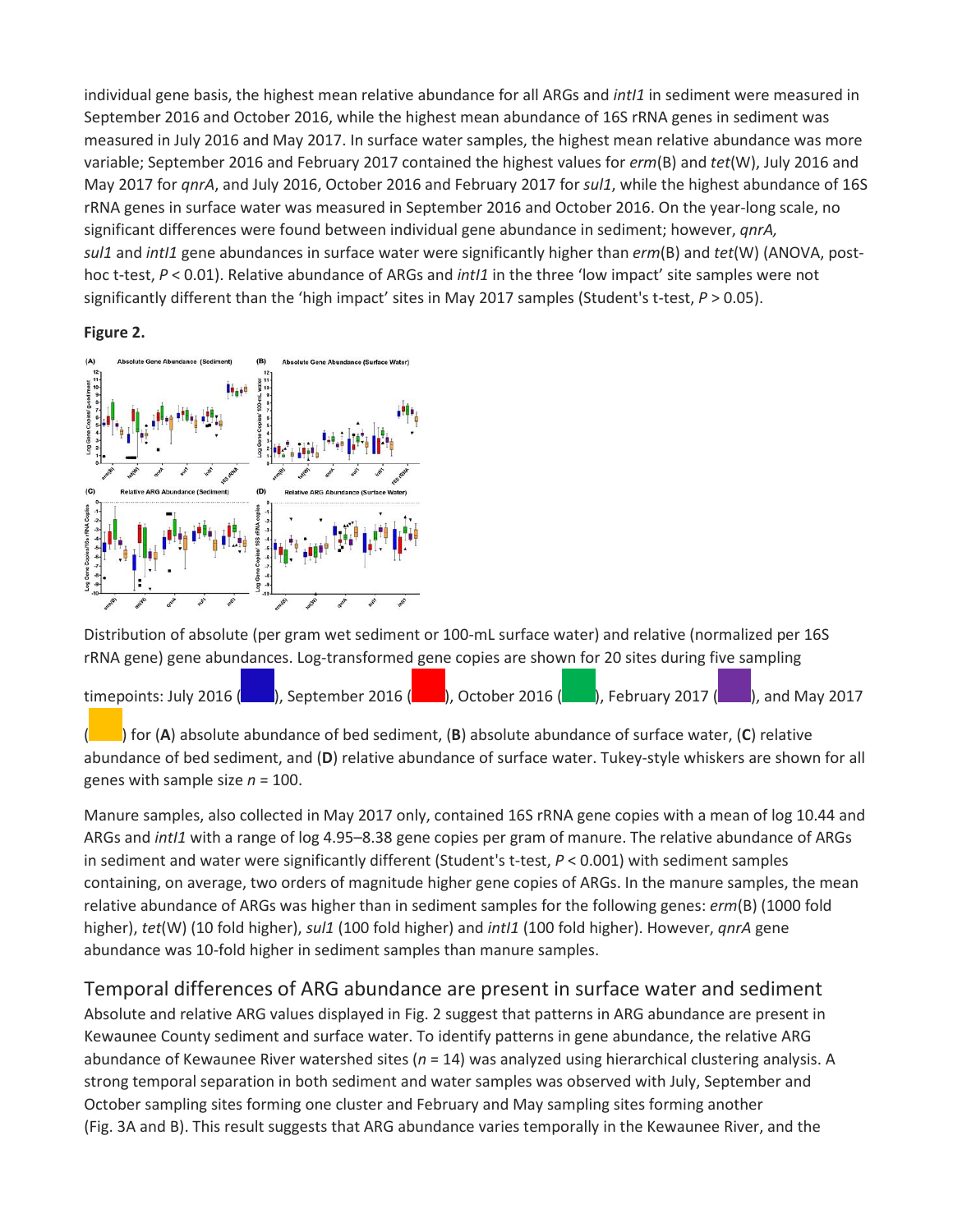observed clustering corroborates with the highest abundances in sediment (Table S3, Supporting Information) found during the manure application period (July, September and October samples) and the highest abundances in water (Table S3, Supporting Information) found during the frozen period (February) or immediately after the start of Kewaunee County's manure application ordinance (May). Data were additionally analyzed using PERMANOVA on the basis of location (spatial), time (temporal) and phase (environmental matrix) factors to determine if any significant relationships within or between factors were present. PERMANOVA results indicated that time and phase differences were significant (*P* = 0.0001). Spatial differences, while significant in combination with the other factors, were minimal upon further analysis. In sediment samples, the relative ARG abundances of all sampling months were significantly different from one another (*P <* 0.01) with the exception of July 2016 and February 2017 samples. In surface water, only July 2016 and May 2017 relative ARG abundances were significantly different from all other months (*P* < 0.01). Together these analyses suggest that temporal patterns are present in the ARG composition of both sediment and surface water samples from Kewaunee County.

#### **Figure 3.**



Hierarchical clustering analysis with group average linking based on Bray–Curtis resemblance matrix of fourthroot transformed ARGs copies (relative abundance) in (**A**) sediment samples and (**B**) surface water samples of the Kewaunee River watershed (*n* = 14) during five sampling timepoints between July 2016 and May 2017. The SIMPROF analysis examined pairs of samples in each cluster, where observed similarity (non-significant differences) is larger than expected by change (true differences, red branches) indicating true temporal differences between early and late fertilization season and ARG abundance.

To determine if observed temporal differences in the ARG abundance of Kewaunee River sampling sites were due to true differences in ARG abundance or only due to seasonal changes in bacterial populations, we performed PERMANOVA on absolute ARG abundances normalized to either 1 g of sediment or 100 mL of surface water (*n* = 20 per site). The temporal differences identified in the clustering analysis remained statistically significant (PERMANOVA; *P* = 0.001) when all 20 'high impact' sites were included, regardless of normalization method. However, differences in sampling month containing the highest mean abundance of individual ARGs were identified in surface water samples based upon the normalization method. For example, mean relative abundances of all ARGs in surface water were found to be the highest in May 2017 samples (in addition to a variety of other months based upon individual gene), but mean absolute abundances in May 2017 were only the highest for *qnrA*. In sediment samples, the highest mean relative and absolute abundance of ARGs were both found in September 2016 and October 2016. These results suggest that the pattern of high ARG abundance in the summer and fall months and low ARG abundance in the winter and spring months is a real trend in Kewaunee sediments; however, surface waters have a present but less defined pattern.

#### Environmental factors influence ARG distribution

In addition to identifying trends in ARG abundance associated with the Kewaunee County manure application ordinance, underlying correlations between environmental factors and ARG distribution were analyzed. In this study, factors chosen were either seasonal variables or site characteristic variables and included: nitrate ions (N), phosphate ions (P), *E. coli*, coliforms, overland distance to nearest upstream CAFO (CAFO distance), total watershed accumulation land area (Watershed Accumulation), dissolved oxygen (DO) and pH. Redundancy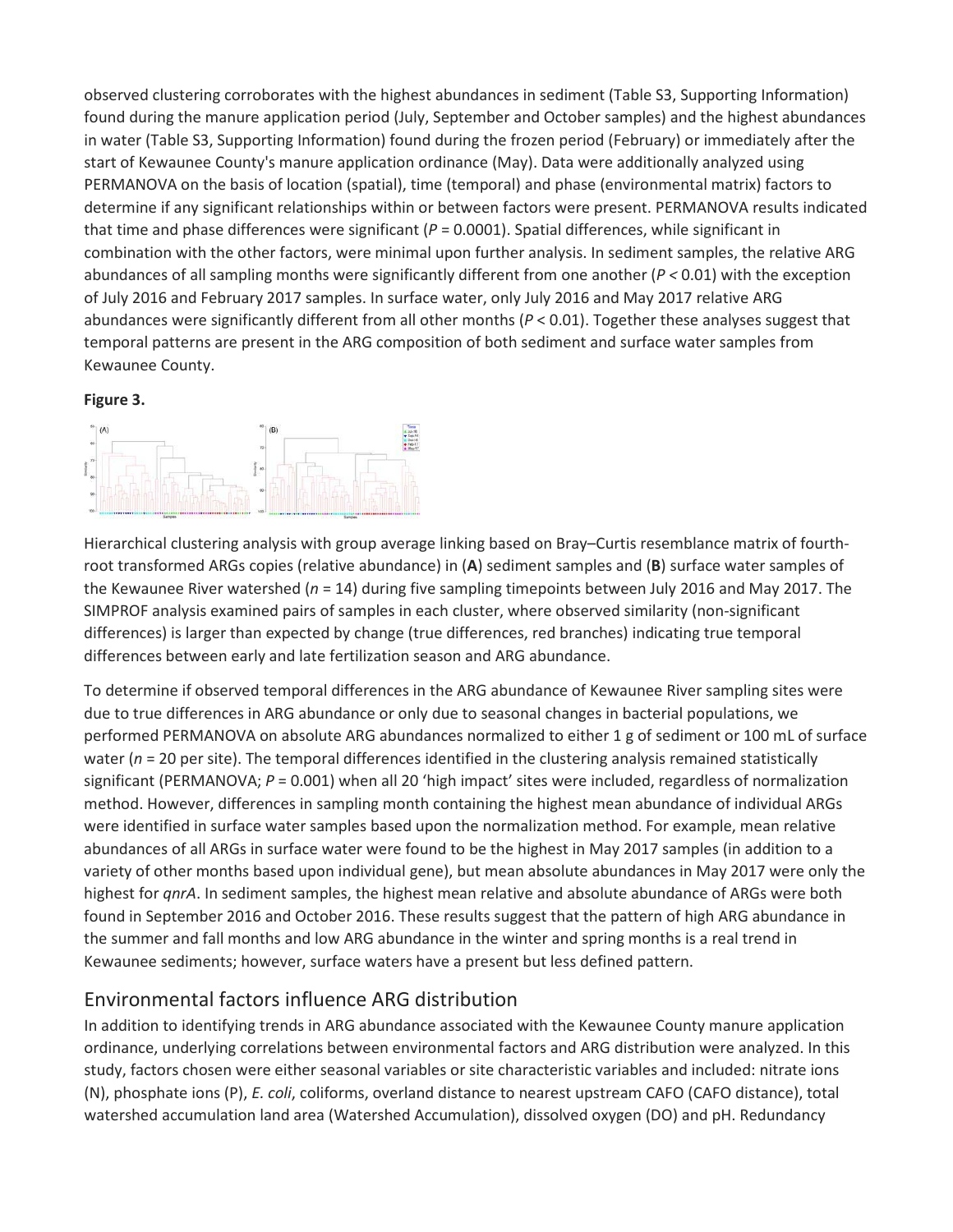analysis was used to analyze the effect of these eight factors on the five measured genes in both sampling matrices (Fig. 4). Permutation analysis of the model determined that the relationship between the eight factors and five ARGs was significant ( $P = 0.003$ ). The resulting RDA plot indicated three major axes of correlated variables: Axis 1 consisting of a positive correlation with *E. coli*, coliforms and nitrate ions; Axis 2 consisting of a positive correlation with phosphate ions and pH and a negative correlation of these two variables with distance to upstream CAFO; and Axis 3 consisting of a positive correlation between dissolved oxygen and total watershed accumulation area. Genes *intI1* in water and *tet*(W) in both matrices were positively correlated with Axis 1 environmental variables. Genes *sul1* (both matrices), *erm*(B) (both matrices) and *intI1* in sediment were positively correlated with the distance to upstream CAFO. *qnrA* genes in sediment and water matrices were negatively correlated with one another, with *qnrA* genes in sediment positively correlated with Axis 3 and *qnrA* genes in water positively correlated with phosphate ions and pH.





Redundancy analysis (RDA) biplot on fourth root transformed data for the quantitative correlation between environmental and site specific variables (explanatory) and the distribution of ARGs in sediment and surface water samples (response). Explanatory variables are represented as vectors while response variables are represented as points. Type II scaling was utilized to determine the correlations between explanatory and response variables.

To further explore the temporal trends of ARGs identified in clustering and PERMANOVA analyses, an RDA that included sampling month as an explanatory variable was also performed (data not shown). ARGs in sediment were positively correlated primarily with distance to upstream CAFO, dissolved oxygen, and September and October 2016 samples. This result supports previous sediment temporal trend conclusions in which the highest ARG abundances in sediment were found in September and October 2016 samples.

### **DISCUSSION**

In this study, our goal was to characterize the chemical and ARG profiles of 20 surface water locations in Kewaunee County to better understand the relationship between agricultural contamination and ARG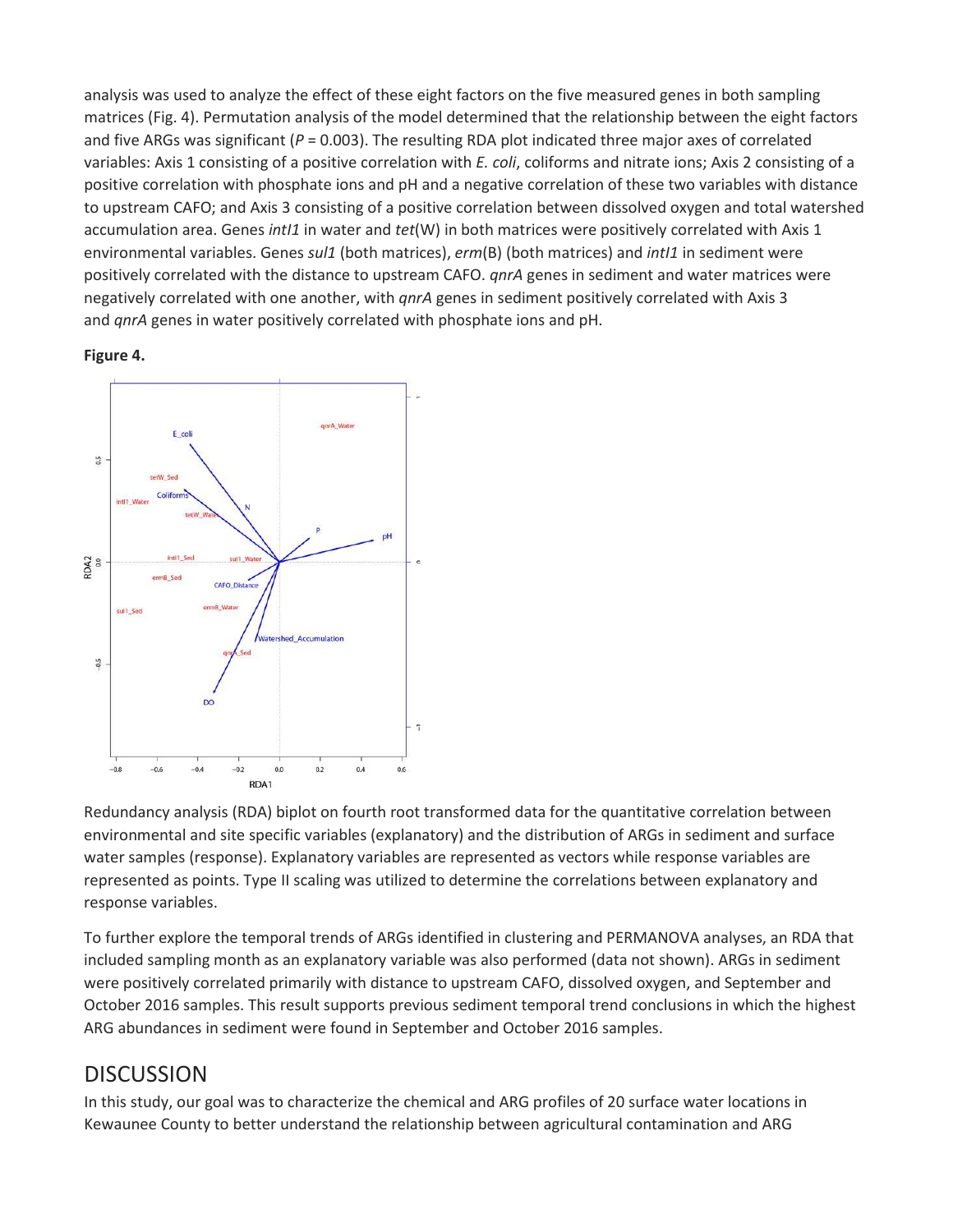abundance on a year-long scale. We identified multiple contaminants including nitrates, phosphates, *E. coli* and coliforms at most sites during all seasons which strongly suggests non-point source agricultural pollution is impacting surface waters in Kewaunee County. Additionally, a positive correlation between distance to nearest upstream CAFO location and multiple ARGs was identified, indicating that as the distance to the CAFO increases, so do the ARG abundance values, while a negative correlation was found between phosphate ions with distance to upstream CAFO and multiple ARGs (Fig. 4). This result also supports non-point source pollution via cropland manure spreading as the major source of contamination in Kewaunee County rather than a point source (or factors associated with point sources such as phosphates) from individual CAFO farm locations. Significant differences in individual gene abundance were present in surface water samples with *qnrA, sul1* and *intI1* genes found in significantly higher abundance than *erm*(B) and *tet*(W). Although no significant differences were present between individual genes in sediment, all measured gene abundances were significantly higher in sediment than surface water samples. Our results also suggest that temporal differences in ARG abundance are present and are linked to seasonal agricultural contamination associated with the manure application ordinance. Samples collected during the specified manure application period in Kewaunee County contained, on average, higher ARG copy numbers (particularly in sediment) regardless of normalization method (absolute or relative, Figs 3 and 4) and these differences were statistically significant (PERMANOVA).

Antibiotic resistance genes were present at most locations during all seasons. No significant differences were identified in gene abundance between 'high' and 'low' impact sites; however, this is likely a limitation of sampling the 'low impact' sites during one timepoint only. Relative gene abundances for *sul1* (10<sup>−</sup><sup>5</sup> –10<sup>−</sup><sup>2</sup> gene copies/16S rRNA copies) were similar to ranges found in other surface water ecosystems impacted by agriculture (Pruden *et al*. 2006; McKinney *et al*. 2010). *intI1* gene abundances have traditionally been measured in wastewater treatment plants, soils, or manure holding lagoons, but we did find that our measured values were similar to other studies of contaminated sites (Li *et al*2017; Peng *et al*. 2017). Although *tet*(W) values were typically lower than other measured genes in this study (10<sup>-7</sup>–10<sup>-4</sup> gene copies/16S rRNA copies), similar results were reported by Pruden *et al*. (2006, 2012) in the presence of measurable tetracycline in surface water. Notably, September and October 2016 sediments contained *tet*(W) copy values in the range of 10<sup>−</sup><sup>7</sup> –10<sup>−</sup><sup>4</sup> gene copies/16S rRNA copies, 10–100 fold higher than other contaminated sediments and 100–1000 fold higher than reported background values in sediments (Pruden *et al*. 2006). Additionally, *tet*(W) genes in sediment and surface water correlated strongly with measured coliforms, an indicator of fecal pollution (Fig. 4). *erm*(B) gene abundances were also similar to other agriculturally impacted surface water systems (Khan *et al*. 2013; Rieke *et al*. 2018). These results indicate that Kewaunee County surface water ecosystems contain elevated ARG abundances similar to or even higher than other studies monitoring the impact of agricultural contamination on surface waters.

Interestingly, we found that *qnrA*, *sul1* and *intI1* gene abundances in surface water were consistently 10–100 fold higher than *erm*(B) and *tet*(W) abundances. The most significant of these findings was the elevated abundance of *qnrA*, as this gene encodes resistance to fluoroquinolones, a class of antibiotics important for human health. Both *erm*(B) and *tet*(W) encode resistance for two more common classes of antibiotics used in livestock (macrolides and tetracyclines) and were expected to be elevated throughout samples, while *qnrA* was expected to be minimally detected due to limited reported use of fluoroquinolone drugs in food-producing animals (US-FDA 2018, USDA 2018). However, other studies have found similar results. Yang *et al*. (2017) found that *qnrA* genes were detected more frequently than *tet*(W) genes in freshwater lakes in China, and Cummings *et al*. (2011) found values similar to this study of *qnrA* genes in freshwater sediments (10<sup>−</sup><sup>5</sup> – 10<sup>−</sup><sup>2</sup> copies *qnrA*/16S rRNA). The primers used for this study are able to detect both chromosomal *qnrA* genes and plasmid borne *qnrA* genes (Cummings *et al*. 2011). Sequencing of clones containing *qnrA* inserts from our samples indicated that most of these genes were plasmid derived (data not shown); thus, elevated *qnrA* genes could stem from multiple sources including non-point source pollution from human origin such as septic tank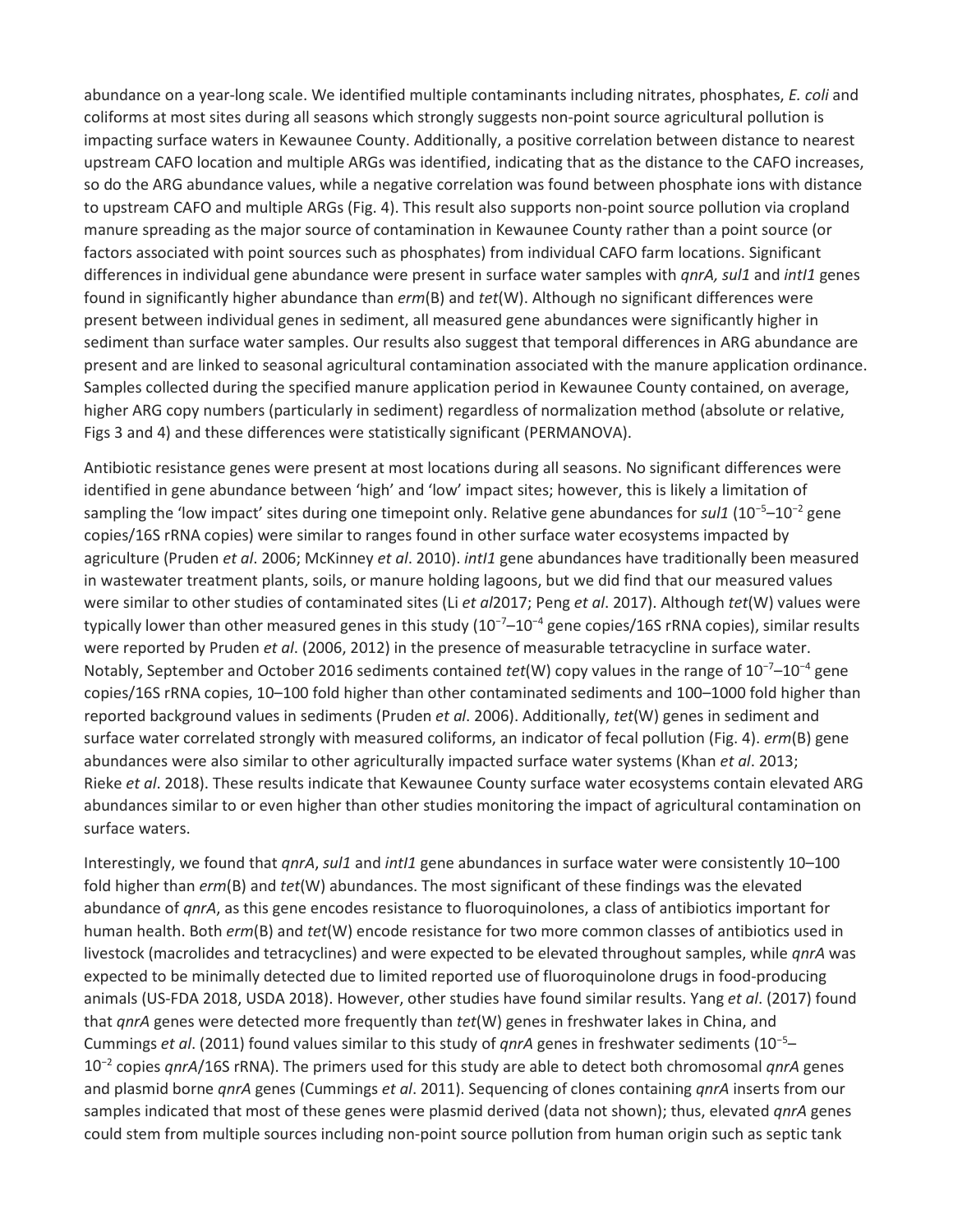leakage or mixed human and animal waste collection in lagoons, misuse of a class of limited access antibiotics, co-selection or differences in natural degradation rates of resistance determinants. Interestingly, *qnrA* genes in water samples were found to be negatively correlated with *qnrA* genes in sediment samples in the RDA; thus, additional study is necessary to determine specifically where these resistance genes are originating. Although *sul1* and *intI1* genes were also significantly higher in surface water samples than *erm*(B) and *tet*(W), this result is not as surprising. *intI1* has been identified in multiple regions of anthropogenic pollution and *sul1* has been correlated with upstream animal feeding operations (Pruden, Arabi and Storteboom 2012). Additionally, these two genes are commonly found co-located together on mobile genetic elements (Gillings *et al*. 2015). It is important to note that this trend was only found in surface water samples; no significant differences were found in gene abundance of sediment samples.

Patterns of ARG abundance throughout the one-year sampling event were of particular interest to us as this has not been well characterized. We tested for time, location and phase differences in ARG abundance in the 'high impact' sampling sites and found significant differences in both time and phase. Sediment samples were found to contain the highest abundance of all measured ARGs in the summer and fall sampling events, regardless of normalization method. It is unlikely that this trend is due to seasonal shifts in the total bacterial community as 16S rRNA genes were lowest in abundance in fall samples (Fig. 2). Sediment is considered an ideal site for contaminant accumulation and adsorption (Hu, He and Zhou 2012; Devarajan *et al*. 2015), and this likely plays a role in the higher gene abundances found in sediments in the summer and fall. Continuous contaminant inputs from manure fertilization and runoff contribute to a buildup of pollutants in sediments which can include ARGs and promote gene transfer and co-selection mechanisms contributing to the seasonality found in Kewaunee County sediments. Water samples were more variable with each season containing the highest abundance of at least one measured gene and additional differences when comparing absolute or relative abundance. Although ARG abundance in surface water showed significant temporal differences, no clear trend was present for absolute or relative abundances of ARGs nor for the 16s rRNA gene abundance in surface water. This contrasts with the well-defined seasonal pattern of ARGs in Kewaunee County sediments; however, it can likely be explained by the sampling method. Water samples were collected from an individual location at one timepoint rather than multiple timepoints over the course of 24 h or multiple days within one season. Collecting additional samples over a shorter duration is necessary to better understand temporal patterns in surface water samples.

This study highlights the importance of identifying temporal patterns of ARG abundances and environmental contaminants present in surface water ecosystems. Manure fertilization of cropland, from antibiotic treated or untreated animals, creates non-point source pollution that impacts nutrient, bacterial and contaminant loads which in turn can either directly increase or co-select for the increase of ARGs in the environment. Manure fertilization primarily takes place during the crop growing season (April to October in the Midwest United States) and seasonal differences in precipitation, stream flow and nutrient availability may differentially impact surface waters based upon time of application. Seasonal differences require individualized contaminant mitigation strategies which can include altering the manure fertilization period to reduce spreading during high stream flow and precipitation seasons, reducing runoff through alternative strategies such as cropland buffers or cover crops, and long-term seasonal monitoring of ARGs and contaminants. This study provides a better understanding of the presence, abundance and temporal patterns of ARGs and contaminants in a region impacted by CAFOs and manure fertilized cropland; however, additional data collection extending out over multiple years is necessary to confirm the observed temporal trends. Our data also serves as a resource for Kewaunee citizens and farmers to evaluate their current manure application policies for both environmental and human health. Additional studies are necessary to determine the microbial community and resistome composition which will provide information about the presence of bacterial pathogens and clinically important ARGs that have an impact on human health.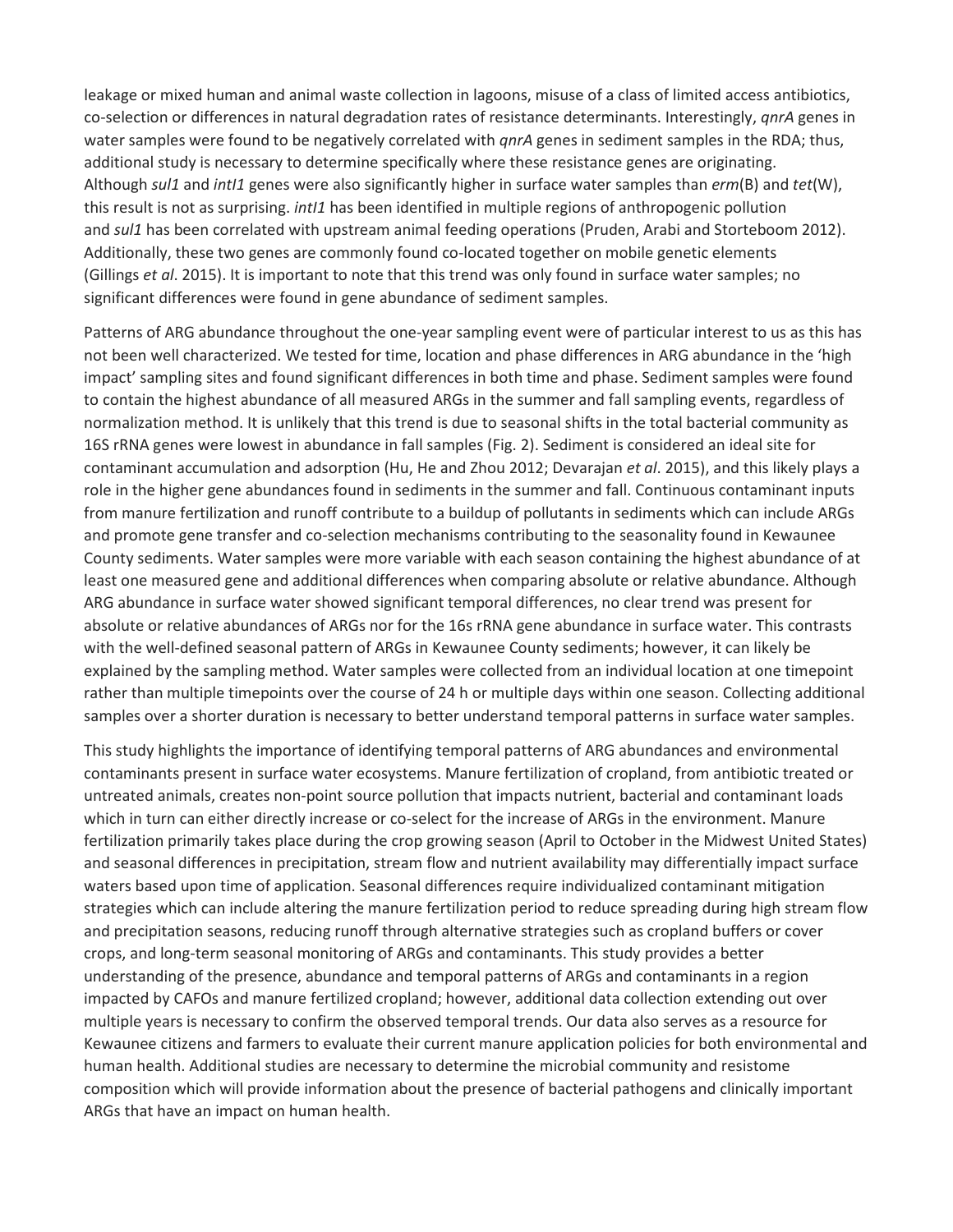# SUPPI FMFNTARY DATA

Supplementary data are available at *[FEMSEC](https://0-academic-oup-com.libus.csd.mu.edu/femsec/article-lookup/doi/10.1093/femsec/fiy131#supplementary-data)* online.

## ACKNOWLEDGEMENTS

The authors would like to thank Lisa Hintz and Marquette University undergraduate students Sarah Reichert, Ellen Bakke, Emily Nett and Jenna De Moulin for their assistance with sample collection and analyses. The help of the Kewaunee County residents Lynn Utesch, Keith Bancroft, Richard Swanson, and Bill Iwen with water and sediment sampling is gratefully acknowledged. Additionally, the authors thank Mike Dollhopf with the Water Quality Center at Marquette University for metal analyses.

## FUNDING

This research was supported by a Marquette University Innovation Research Grant (No. P017, PI: K. Hristova). RB is supported by a US Department of Education Graduate Assistance in Areas of National Need (GAANN) fellowship.

*Conflict of interest.* None declared.

#### **REFERENCES**

- Aga DS, Lenczewski M, Snow D et al. Challenges in the measurement of antibiotics and in evaluating their impacts in agroecosystems: a critical review. J Environ Qual . 2016;45:407–19.
- Allen HK, Donato J, Wang HH et al. Call of the wild: antibiotic resistance genes in natural environments. Nat Rev Microbiol . 2010;8:251–9.
- Armbruster DA, Pry T. Limit of blank, limit of detection and limit of quantitation. Clin Biochem Rev . 2008;29:S49–52.
- Baquero F, Martinez JL, Canton R. Antibiotics and antibiotic resistance in water environments. Curr Opin Biotechnol . 2008;19:260–5.
- Berendonk TU, Manaia CM, Merlin C et al. Tackling antibiotic resistance: the environmental framework. Nat Rev Microbiol . 2015;13:310–7.
- Borchardt M, Muldoon M, Hunt R. Sources of Fecal Contamination in the Dolomite Aquifer in Northeastern Wisconsin , 2017,

https://www.iaenvironment.org/webres/File/Borchardt%20Iowa%20Karst%20Water%20Quality%2030 MAY17.pdf

Bustin SA, Benes V, Garson JA et al. The MIQE guidelines: minimum information for publication of quantitative real-time PCR experiments. Clin Chem . 2009;55:611–22.

Census of Agriculture. County Profile: Kewaunee County, WI, 2012 . https://www.agcensus.usda.gov/Publications/2012/Online\_Resources/County\_Profiles/Wisconsin/cp55 061.pdf.

- Chambers L, Yang Y, Littier H et al. Metagenomic analysis of antibiotic resistance genes in dairy cow feces following therapeutic administration of third generation cephalosporin. PLoS One . 2015;10:e0133764.
- Clarke KR, Gorley RN. 2015. PRIMER v7: User Manual/Tutorial . PRIMER-E, Plymouth, 296pp.
- Cummings, DE, Archer, KF, Arriola, DJ, et al.. Broad dissemination of plasmid-mediated quinolone resistance genes in sediments of two urban coastal wetlands. Environ Sci Technol . 2011;45,447–54.
- Davies J, Davies D. Origins and evolution of antibiotic resistance. Microbiol Mol Biol Rev . 2010;74:417–33. Devarajan N, Laffite A, Graham ND et al. Accumulation of clinically relevant antibiotic-resistance genes, bacterial

load, and metals in freshwater lake sediments in Central Europe. Environ Sci Technol . 2015;49:6528–37.

Dodgen LK, Kelly WR, Panno SV et al. Characterizing pharmaceutical, personal care product, and hormone contamination in a karst aquifer of southwestern Illinois, USA, using water quality and stream flow parameters. Sci Total Environ . 2017;578:281–9.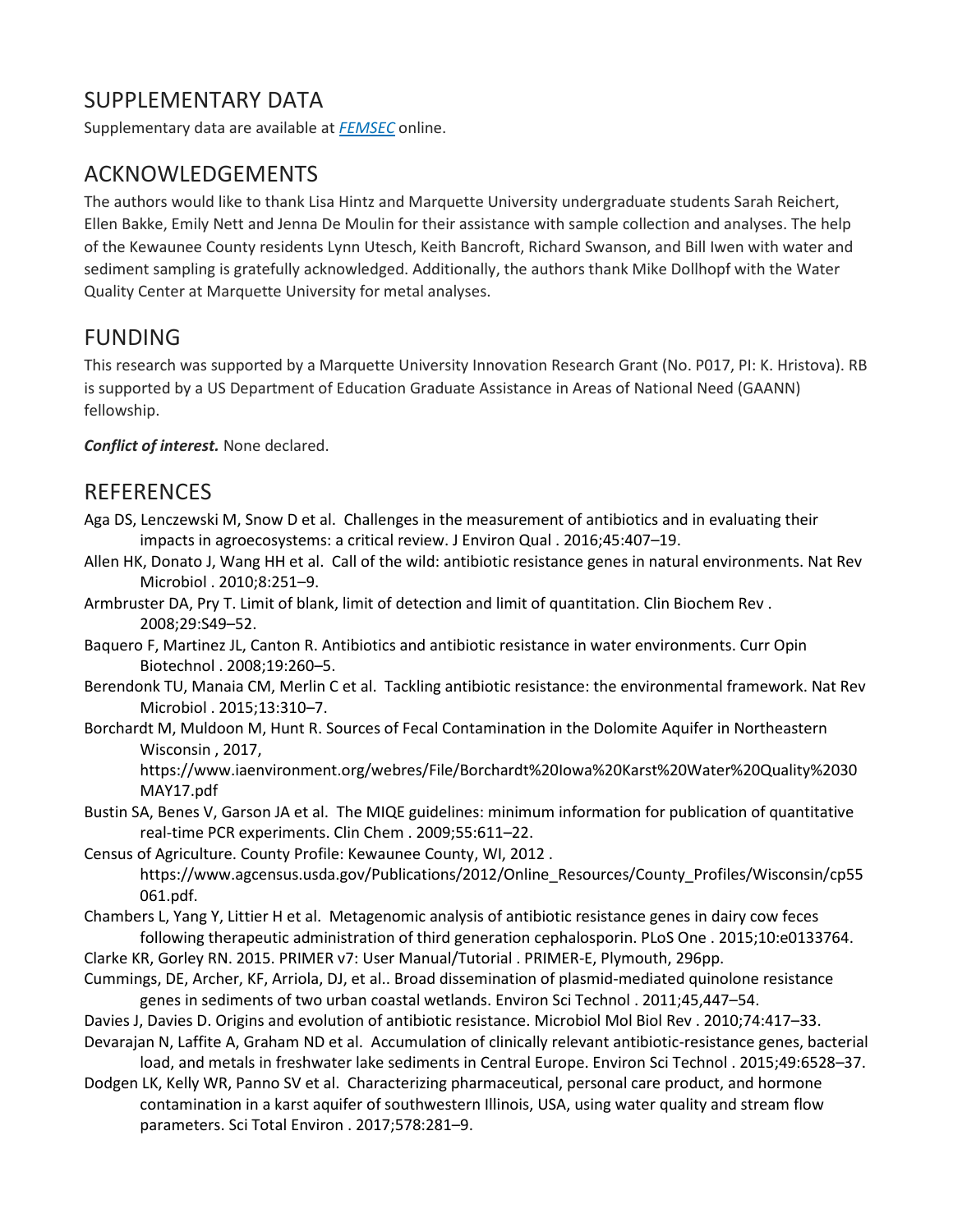- Ebele AJ, Abou-Elwafa Abdallah M, Harrad S. Pharmaceuticals and personal care products (PPCPs) in the freshwater aquatic environment. Emerg Contam . 2017;3:1–16.
- Gillings MR, Gaze WH, Pruden A et al. Using the class 1 integron-integrase gene as a proxy for anthropogenic pollution. ISMEJ . 2015;9:1269–79.
- Gullberg E, Cao S, Berg OG et al. Selection of resistant bacteria at very low antibiotic concentrations. PLoS Pathog . 2011;7:e1002158.
- Halling-Sørensen B, Nors Nielsen S, Lanzky PF et al. Occurrence, fate and effects of pharmaceutical substances in the environment–a review. Chemosphere . 1998;36:357–93.
- Heuer H, Schmitt H, Smalla K. Antibiotic resistance gene spread due to manure application on agricultural fields. Curr Opin Microbiol . 2011;14:236–43.
- Hollis A, Ahmed Z. Preserving antibiotics, rationally. N Engl J Med . 2013;369:2474–6.
- Hristova KR, Lutenegger CM, Scow KM. Detection and quantification of methyl tert-butyl ether-degrading strain PM1 by real-time TaqMan PCR. Appl Environ Microbiol . 2001;67:5154–60.
- Hu X, He K, Zhou Q. Occurrence, accumulation, attenuation and priority of typical antibiotics in sediments based on long-term field and modeling studies. J Hazard Mater . 2012;225-226:91–8.
- Khan GA, Berglund B, Khan KM et al. Occurrence and abundance of antibiotics and resistance genes in rivers, canal and near drug formulation facilities–a study in Pakistan. PLoS One . 2013;8:e62712.
- Knapp CW, Lima L, Olivares-Rieumont S et al. Seasonal variations in antibiotic resistance gene transport in the Almendares river, Havana, Cuba. Front Microbiol . 2012;3:396.
- Li J, Xin Z, Zhang Y et al. Long-term manure application increased the levels of antibiotics and antibiotic resistance genes in a greenhouse soil. Appl Soil Ecol . 2017;121:193–200.
- Lillie RA, Mason JW. Limn. ological charact eristics of Wisconsin Lakes; Wisconsin Department of Natural Resources Technical Bulletin No. 138 . 1983.
- Marti E, Jofre J, Balcazar JL. Prevalence of antibiotic resistance genes and bacterial community composition in a river influenced by a wastewater treatment plant. PLoS One . 2013;8:e78906.
- McKinney CW, Loftin KA, Meyer MT et al. tet and sul antibiotic resistance genes in livestock lagoons of various operation type, configuration, and antibiotic occurrence. Environ Sci Technol . 2010;44:6102–9.
- Munita JM, Arias CA. Mechanisms of antibiotic resistance. Microbiol Spectr . 2016;4:VMBF–0016-2015.
- Noyes NR, Yang X, Linke LM et al. Characterization of the resistome in manure, soil and wastewater from dairy and beef production systems. Sci Rep . 2016;6:24645.
- Pan X, Qiang Z, Ben W et al. Residual veterinary antibiotics in swine manure from concentrated animal feeding operations in Shandong Province, China. Chemosphere . 2011;84:695–700.
- Parravicini V, Micheli F, Montefalcone M et al. Rapid assessment of epibenthic communities: a comparison between two visual sampling techniques. J Exp Mar Biol Ecol . 2010;395:21–29.
- Peak N, Knapp CW, Yang RK et al. Abundance of six tetracycline resistance genes in wastewater lagoons at cattle feedlots with different antibiotic use strategies. Environ Micro . 2007;9:143–51.
- Peng S, Feng Y, Wang Y et al. Prevalence of antibiotic resistance genes in soils after continually applied with different manure for 30 years. J Hazard Mater . 2017;340:16–25.
- Pruden A, Arabi M, Storteboom HN. Correlation between upstream human activities and riverine antibiotic resistance genes. Environ Sci Technol . 2012;46:11541–9.
- Pruden A, Pei R, Storteboom HN et al. Antibiotic resistance genes as emerging contaminants: studies in northern Colorado. Environ Sci Technol . 2006;40:7445–50.
- Rieke EL, Moorman TB, Douglass EL et al. Seasonal variation of macrolide resistance gene abundances in the South Fork Iowa River Watershed. Sci Total Environ . 2018;610-611:1173–9.
- Sarmah AK, Meyer MT, Boxall AB. A global perspective on the use, sales, exposure pathways, occurrence, fate and effects of veterinary antibiotics (VAs) in the environment. Chemosphere . 2006;65:725–59.
- Stoll C, Sidhu JP, Tiehm A et al. Prevalence of clinically relevant antibiotic resistance genes in surface water samples collected from Germany and Australia. Environ Sci Technol . 2012;46:9716–26.
- Udikovic-Kolic N, Wichmann F, Broderick NA et al. Bloom of resident antibiotic-resistant bacteria in soil following manure fertilization. Proc Natl Acad Sci USA . 2014;111:15202–7.